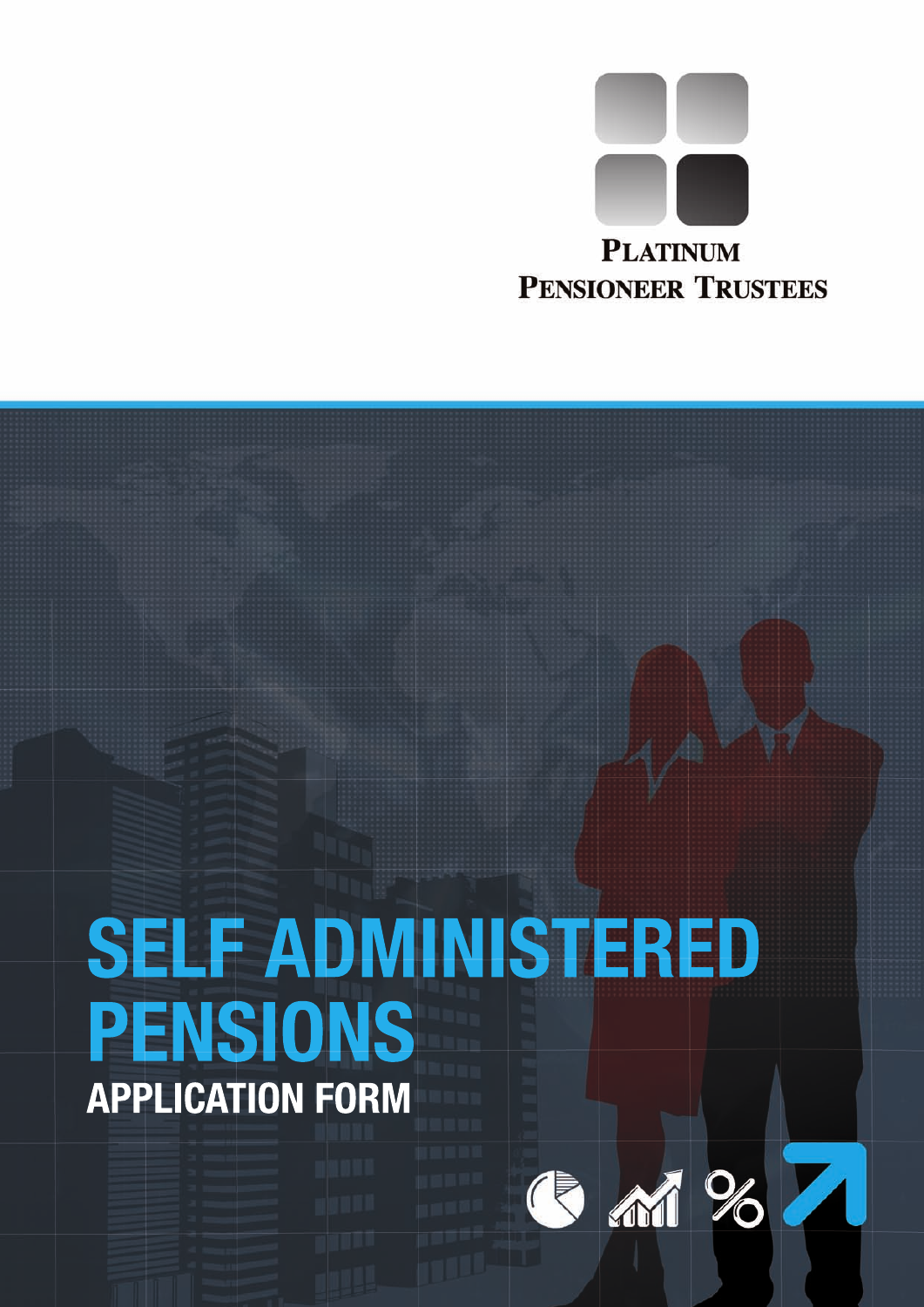# **SAPS APPLICATION FORM**



## **SECTION 1 – SCHEME & EMPLOYER DETAILS**

| <b>SAPS NAME</b>                                       |                        |  |
|--------------------------------------------------------|------------------------|--|
| Proposed Retirement Age (minimum retirement age is 60) |                        |  |
| <b>EMPLOYER DETAILS</b>                                |                        |  |
| <b>Registered Address</b>                              | <b>Trading Address</b> |  |
|                                                        |                        |  |
|                                                        |                        |  |
| <b>CRO Number</b>                                      |                        |  |
| Accounting Year End 11                                 |                        |  |

# **SECTION 2 – MEMBER DETAILS MEMBER DETAILS** Name . . . . . . . . . . . . . . . . . . . . . . . . . . . . . . . . . . . . . . . . . . . . . . . . . . . . . . . . . . Marital Status . . . . . . . . . . . . . . . . . . . . . . . . Address . . . . . . . . . . . . . . . . . . . . . . . . . . . . . . . . . . . . . . . . . . . . . . . . . . . . . . . . . . . . . . . . . . . . . . . . . . . . . . . . . . . . . . . . . . . . . Remuneration (incl BIK) . . . . . . . . . . . . . . . . . . . . . . . . . . . . PPS Number PAYE Tax District . . . . . . . . . . . . . . . . . . % Shareholding Start date of Employment  $\ldots$ ....... Home Number Number Number Number Number Number Number Number Number Number Number Mobile Email . . . . . . . . . . . . . . . . . . . . . . . . . . . . . . . . . . . . . . . . . . . .

# **SECTION 3 – EXISTING PENSION BENEFITS**

| <b>Pension Provider</b> | Personal Pension /<br>Employer | Reference | Policy Number / Current / Previous<br>Employment | Current /<br><b>Transfer Value</b> | Transfer to<br><b>SAPS</b> |
|-------------------------|--------------------------------|-----------|--------------------------------------------------|------------------------------------|----------------------------|
|                         |                                |           |                                                  |                                    |                            |
|                         |                                |           |                                                  |                                    |                            |
|                         |                                |           |                                                  |                                    |                            |
|                         |                                |           |                                                  |                                    |                            |
|                         |                                |           |                                                  |                                    | '/N                        |
|                         |                                |           |                                                  |                                    |                            |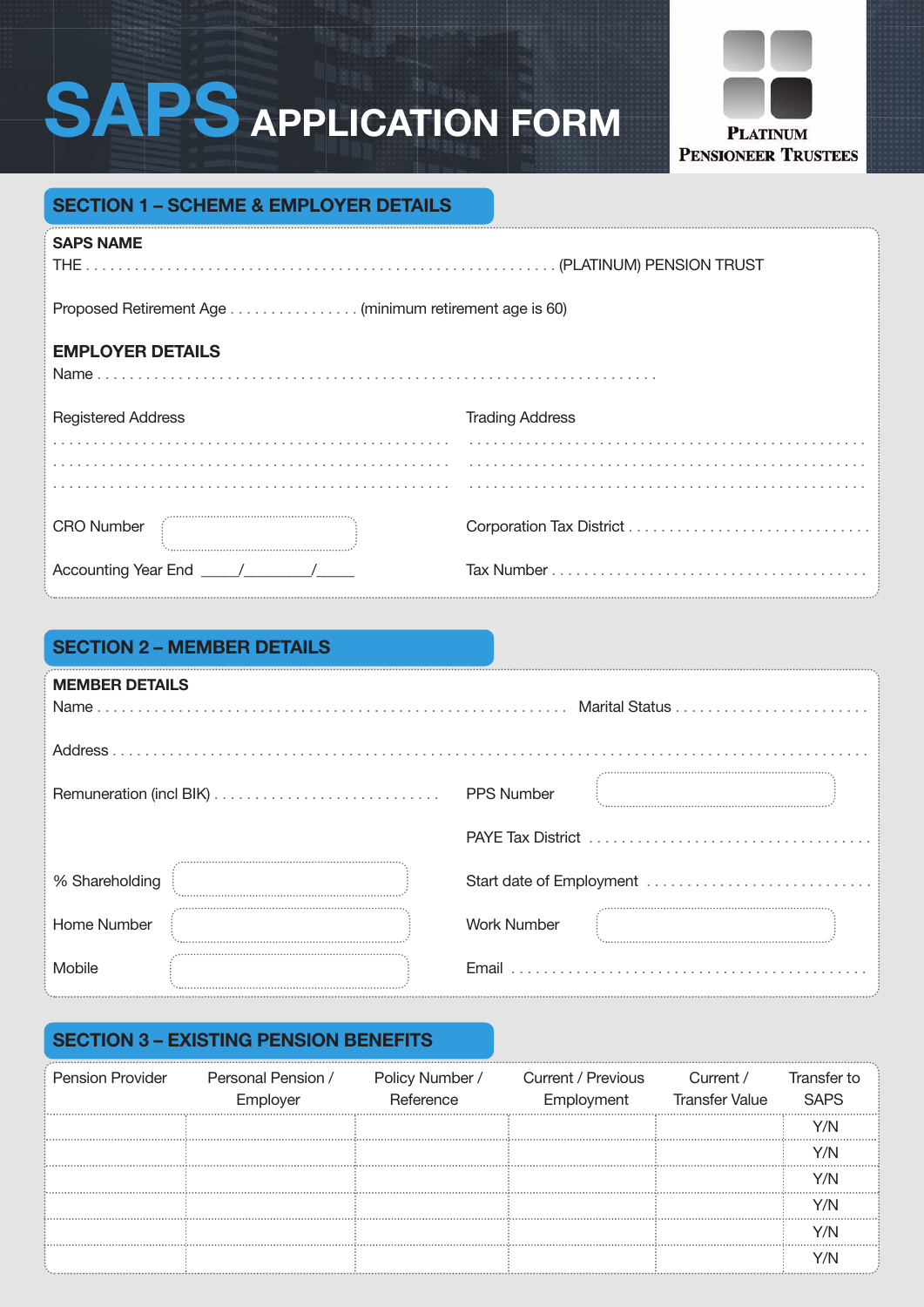### **SECTION 4 – INTRODUCER DETAILS**

| PLATINUM                  |  |
|---------------------------|--|
| <b>ENSIONEER TRUSTEES</b> |  |

 $\mathbf{p}$ 

#### **INTRODUCER**

| Com                |        |
|--------------------|--------|
|                    |        |
| Address            |        |
|                    |        |
|                    |        |
|                    |        |
| <b>Work Number</b> | Mobile |
| Email              | Fax.   |

### **SECTION 5 – IMPORTANT NOTES**

#### **Dependants, Vested Rights and Trustees of your SAPS**

- Your spouse and children are automatically included as dependants unless special instructions to the contrary are received.
- Full vested rights are provided under the Platinum Self Administered Pension Scheme (SAPS) trust deed and rules. This means that in the event of your leaving the employment of the company within 2 years of joining the scheme the value of all contributions paid in to the scheme by both employer and scheme member will remain in the scheme.
- Two (2) trustees are appointed to your Platinum SAPS the pensioneer trustee (Platinum Pensioneer Trustees Ltd) and the additional trustee (the SAPS Member).

#### **Declarations**

- I confirm that I have completed this application form to the best of my knowledge, ability, and belief. The information in this application form together with the terms and conditions contained in the Platinum Pensioneer Trustees Ltd Letter of Engagement and Terms of Business form the basis of the contract between Platinum Pensioneer Trustees Ltd and the employer and scheme member regarding the administration of the SAPS.
- I acknowledge that my SAPS set up will commence when Platinum Pensioneer Trustees Ltd has received and accepted a fully completed application form and SAPS set up fee. My SAPS will only be submitted to the Revenue Commissioners for approval only when all documentation, information and fees requested has been provided to Platinum Pensioneer Trustees Ltd.
- I am aware that there is a setup fee payable to Platinum Pensioneer Trustees Ltd in respect of the SAPS set up and submission of my SAPS to the Revenue Commissioners and I agree to this fee being levied to the employer company.
- I am aware that there is a recurring annual fee payable to Platinum Pensioneer Trustees Ltd in respect of the administration of the SAPS and I agree to this fee being levied to the employer company.

#### **Data Protection Acts**

The information that you have provided will be treated as confidential and retained by Platinum Pensioneer Trustees Ltd as required by law. You have a right to request a copy of the information we hold about you (for which we may charge a nominal fee) and have any inaccuracies in your information corrected.

Platinum Pensioneer Trustees Ltd may use the information you have provided for the purposes of providing you with additional information relating to the services of Platinum Pensioneer Trustees Ltd, any of its associated companies and/or third par ties. Platinum Pensioneer Trustees Ltd may share information with its associated and affiliated companies and/or carefully selected third parties, to enable those associated and affiliated companies and/or carefully selected third par ties, to contact you directly in relation to the services.

If you do not agree to Platinum Pensioneer Trustees Ltd's use of the information for such purposes, please tick the box provided.



SAPS Scheme Member **Employer Establishing SAPS**